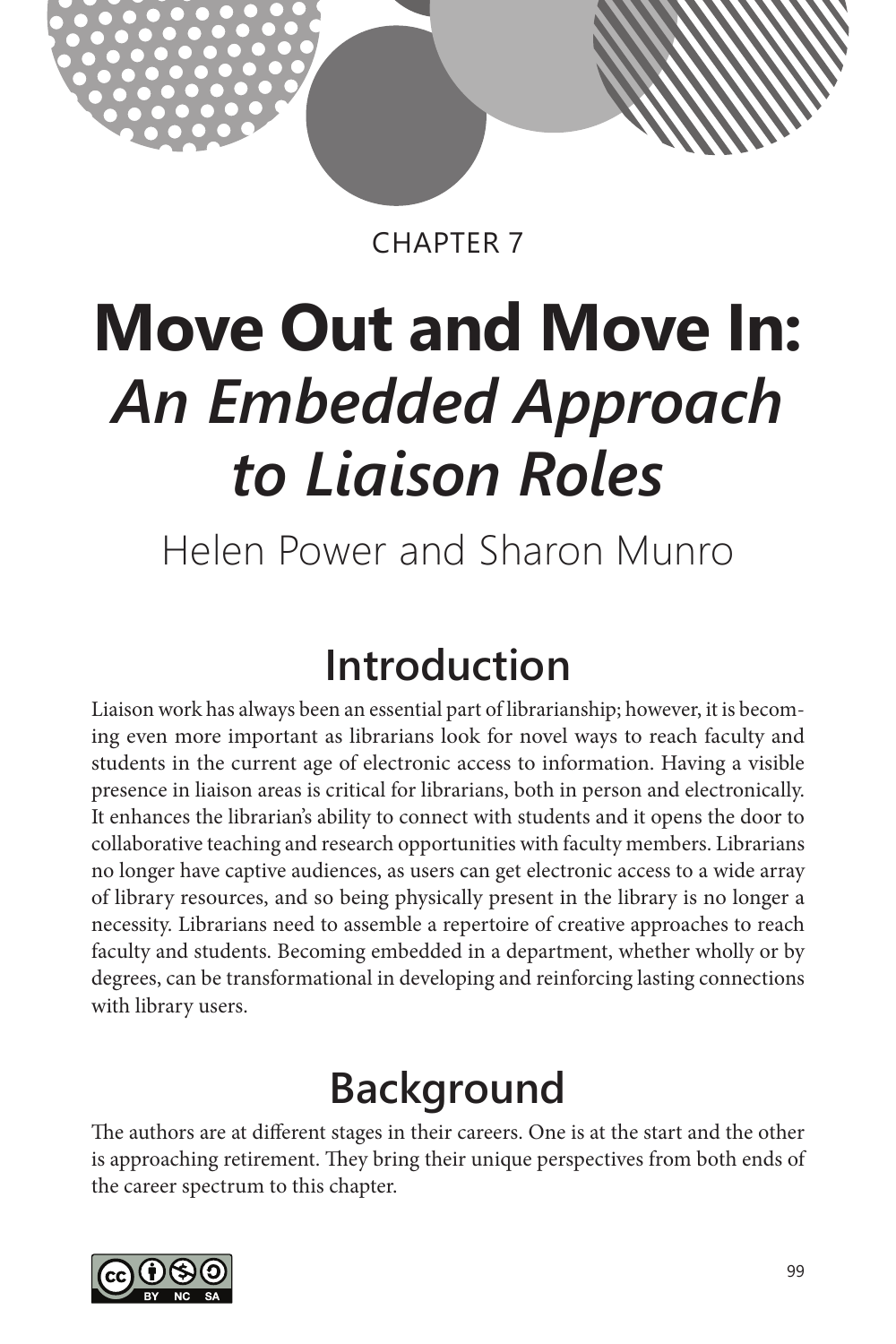Helen Power is a recent graduate and has been working at the Leddy Library at the University of Windsor for three years. She did not have experience in the health sciences prior to becoming the liaison librarian for the Faculty of Nursing, but she has worked to gain this knowledge by collaborating with faculty and students, following subject-specific email lists, and participating in a range of professional development activities.

Sharon Munro has worked at the Leddy Library for over twenty-five years. She has social work qualifications and was a social worker before becoming a librarian. Her social work training and experience have proved to be very useful in her work with the social work faculty and students.

## **Literature Review**

Outreach librarianship can take a myriad of shapes and forms as can the nomenclature for the work that is being done. Rudin (2008) refers to a variety of these in the literature such as "the embedded librarian, liaison librarian, blended librarian, outreach librarian, diffuse librarian, disembodied librarian, librarians without walls, and librarians on location" (Rudin, 2008, p. 60). Meredith and Mussell (2014) note that Barbara Dewey was responsible for the phrase "embedded librarianship" and that she "called on professionals to influence curriculum development, contribute to the development of physical and virtual campus spaces, play key roles in campus research, liaise with student governing bodies and participate in campus governance" (Meredith & Mussell, 2014, p. 90).

In their seminal report, Shumaker, Talley, and Miervaldis (2009) identify several key elements that are present regardless of the level of embeddedness of a librarian. The most important aspect is that this model takes a patron-centric approach as opposed to a library-centric one. In addition to this, embedded librarianship values specialists, not generalists, and all services are "in context," not "out of context" (Shumaker, Talley, & Miervaldis, 2009).

While the embedded librarianship approach initially gained popularity in the special library environment, it is becoming increasingly significant in academic institutions. In the academic library context, "embedded librarianship" evolved from the success of branch libraries (Drewes & Hoffman, 2010). Such libraries have specialized collections and services that are tailored to meet the needs of specific constituencies. These might consist of small collections and librarians on-site in the departments (Hall & Marshall, 2014). The close proximity of the librarian and the collection to the point of need of end-users offers a simple, yet effective embedded approach (Hall & Marshall, 2014). Ultimately, the success of an embedded librarianship approach can be evaluated by the opportunities it provides. This is primarily driven by an increase in the librarian's socialization within the department, which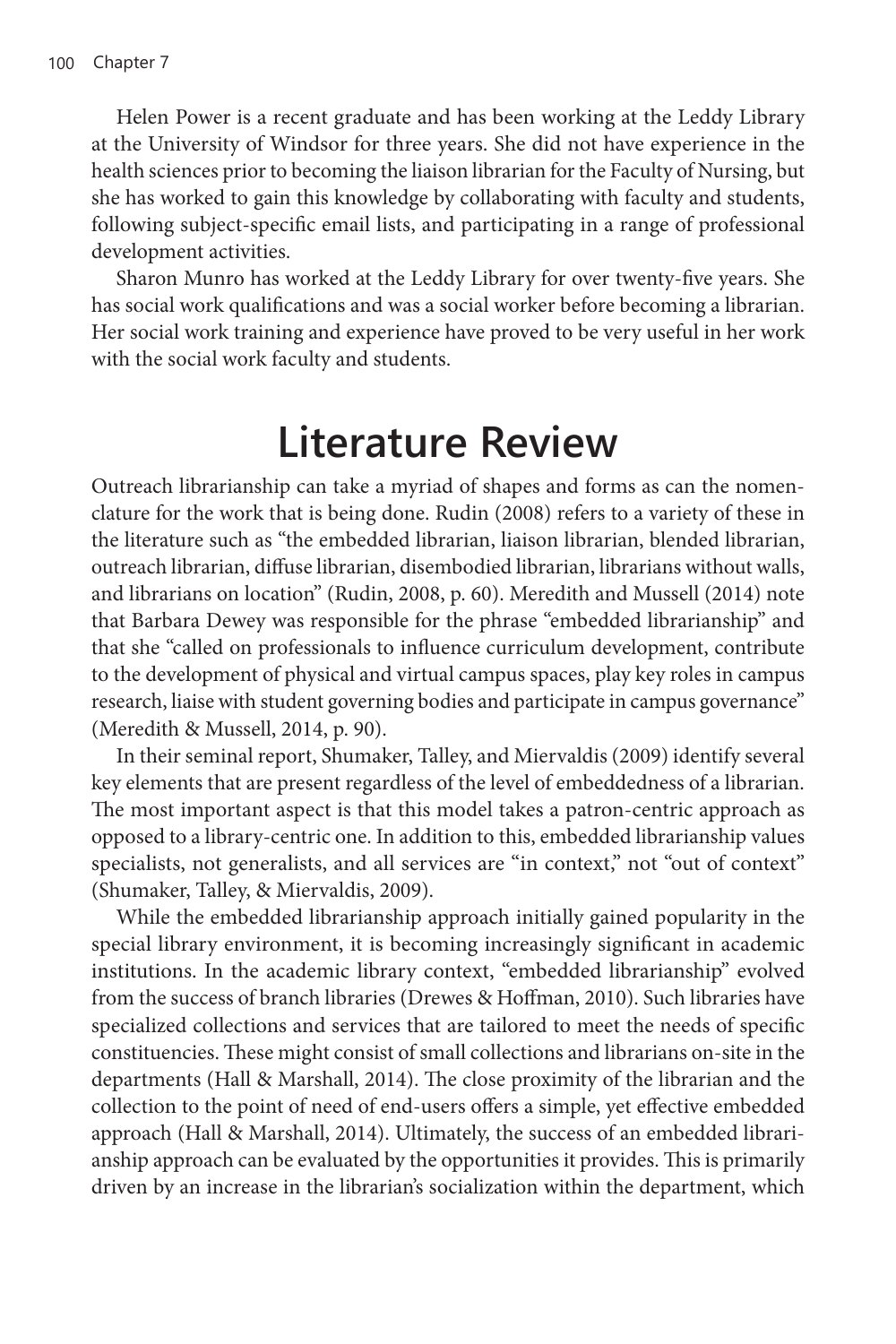results in smoother communication and, optimally, an increase in collaboration between the librarian and his/her/their liaison area (Drewes & Hoffman, 2010).

The degree to which librarians can devote time to being on-site and/or online and the setting in which they find themselves can determine what initiatives can be undertaken. Westbrook and Waldman (1993) note that prior to initiating any outreach, librarians should collect and analyze information about the needs of their users. This should include an environmental scan to identify all resources available at the institution as well as an understanding of how their campus may differ from those found in the literature. Connolly-Brown, Mears, and Johnson (2016) observe that

> some librarians hold office hours in their embedded departments while others are assigned to particular courses either in person or virtually. Embedded medical librarians may participate in morning rounds or morning reports at a hospital with doctors. In a remote environment an embedded librarian may, perhaps, just appear as a picture on a chat widget or a name on an e-mail address; however, this virtual personage does not diminish the level of service provided or the potential to establish relationships with users. (p. 166)

Even partially embedding in a department can improve relations with faculty, students, and staff. The following will outline different ways of moving into a liaison area, including the authors' experiences and tips on how to initiate and pursue these opportunities.

## **Moving In** *On-Site Office Hours*

On-site office hours greatly increase the possibilities for liaison librarians to make connections with faculty and students. Handler, Lackey, and Vaughn (2009) note:

> The on-site and online office hours programs to the Schools of Medicine, Pharmacy, and Public Health by UNC-CH HSL librarians can be considered successful by a variety of metrics. The best outcomes from office hours programs are qualitative, including effects from promotion of library services, goodwill, and developing partnerships at their respective schools. The value of a strong relationship between the library and the academic departments that it serves can be seen as essential to many aspects of overall success for the library. (p. 349)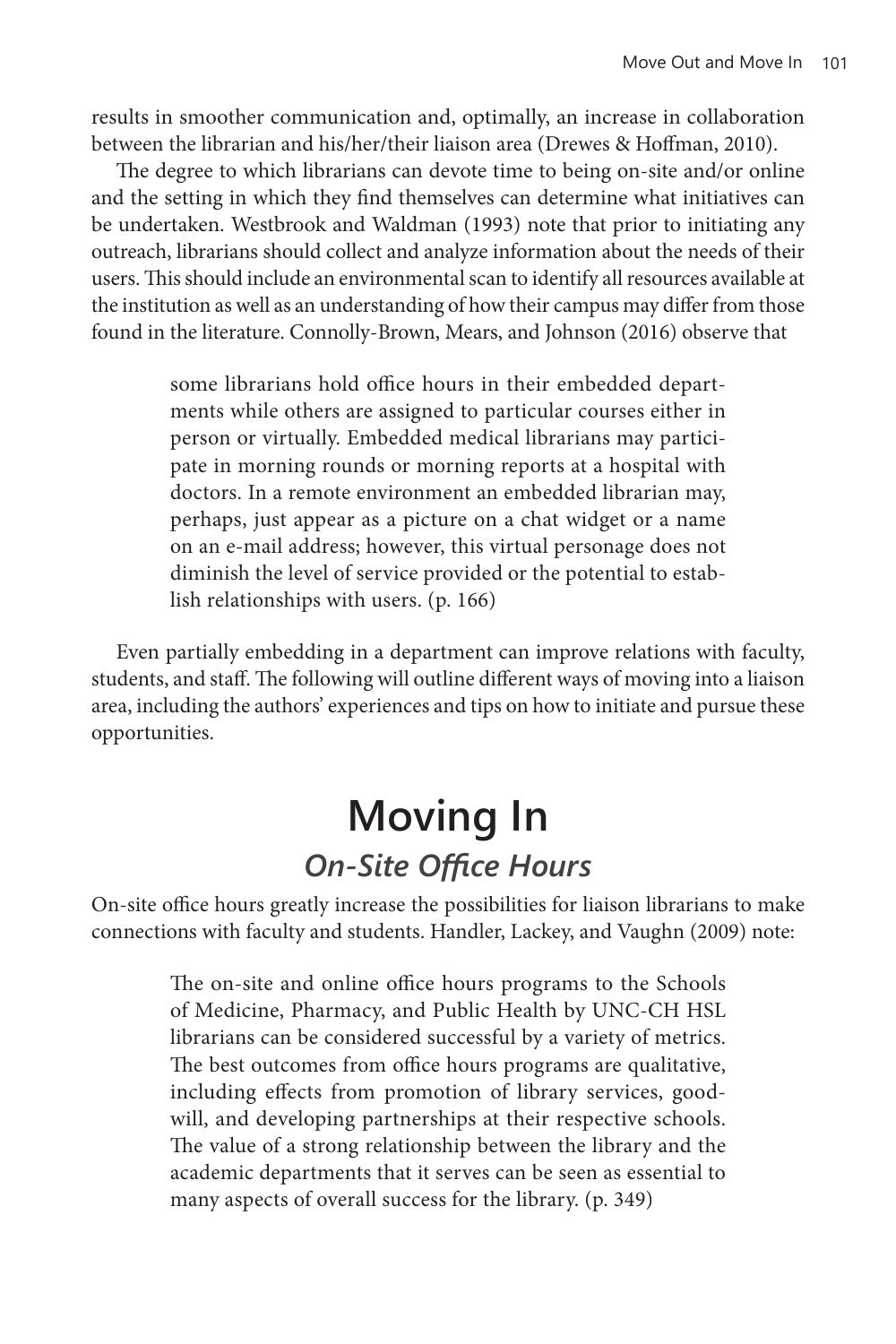Early on in her liaison work with the School of Social Work at the University of Windsor, the social work librarian decided that she wanted to increase her contacts with the social work students. She decided to initiate on-site office hours at the School of Social Work and went to the computer lab at the school once a week to work with the students. This proved to be an excellent location for connecting with students as they were often working in the lab on papers and presentations. Faculty would also drop by to talk about upcoming class assignments, information literacy sessions, and their research.

The social work librarian has received much support from the School of Social Work over the years. In 2015, the school moved to the new downtown campus for the University of Windsor. It was agreed by the Social Work faculty that the librarian should have office space in the new building so that she could continue her on-site reference work with students and faculty.

Rudin (2008) has noted the strong correlation between outpost librarianship and real estate, that is: "location, location, location" (p. 64). The social work librarian's office is situated on the main floor of the school, across from one of the main entrances, and she is surrounded by classrooms and break-out rooms for students working on projects, so it is a high activity area. She currently spends an entire day once a week in her downtown office during the academic year (September to April). In addition to seeing social work students and faculty, she has also had community social workers drop by. Students have told her that her on-site office hours have made it much easier to connect with the library. The decision about the day and time for the librarian's office hours was made in consultation with students, faculty, and administrative staff at the School of Social Work. This ensured that the best day for contacting graduate students and upper-level undergraduates was chosen. Both of these groups of students spend the vast majority of their time at the downtown campus. New facilities downtown have since opened for the School of Creative Arts, and the librarian for this area now also has office hours at the downtown campus.

The social work librarian's other liaison role is with the Faculty of Human Kinetics. It is located at the far end of the main campus and it is a fifteen-minute brisk walk to get to the library. So the librarian decided to initiate on-site office hours there. The Faculty of Human Kinetics has also been very supportive and the librarian has office space there that she uses for two hours every week to see human kinetics students and faculty. Human Kinetics has also added the librarian's contact information to their departmental video system so that it appears on monitors throughout the School.

The nursing librarian currently spends several hours a week in the computer lab at the Faculty of Nursing. She has found that students who want in-depth research help prefer to email her than to drop by during office hours. However, those students who have what they consider to be "insignificant" questions are much more likely to seek help when the librarian is visibly available. By regularly being present in a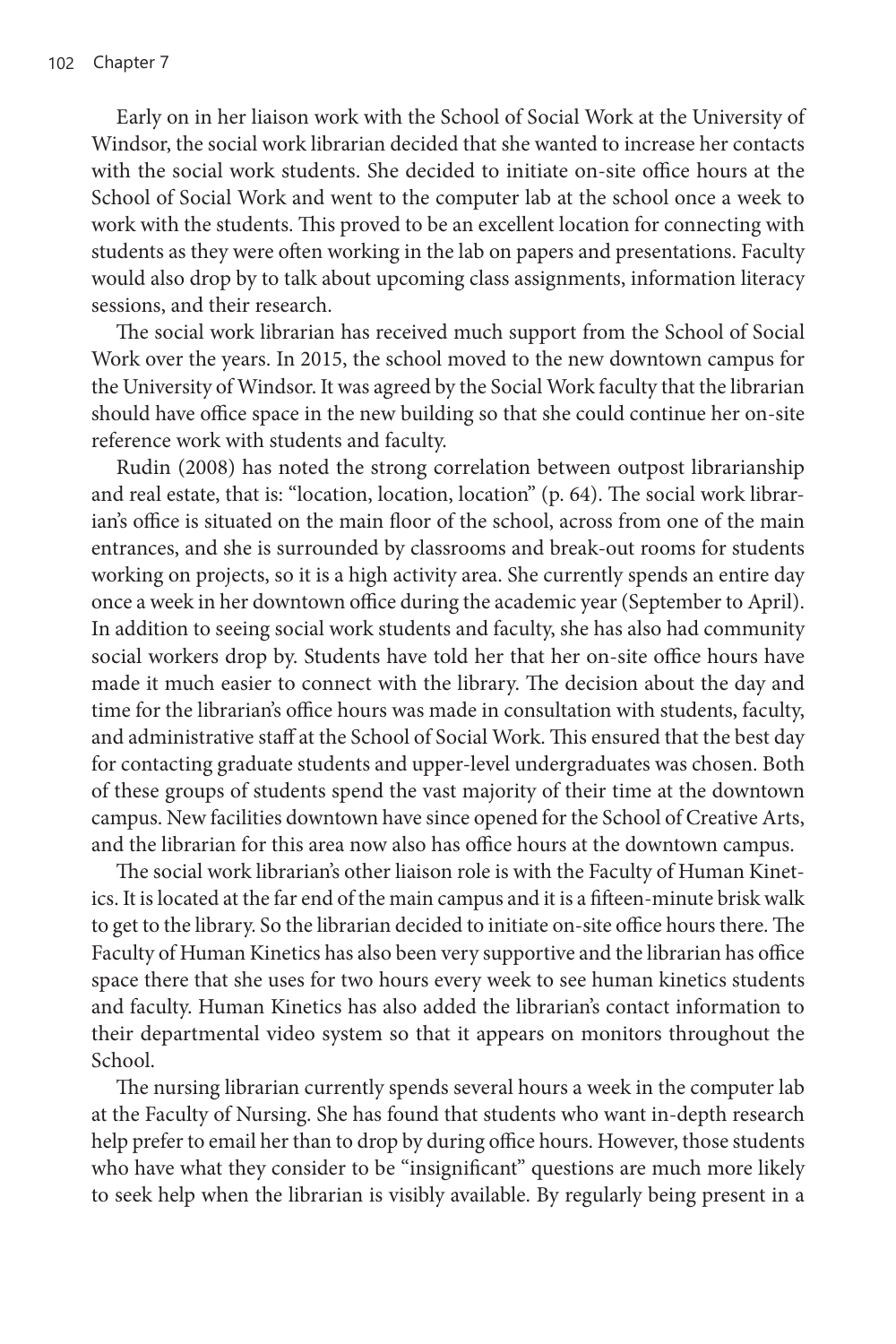student space, she reaches students who would not otherwise come to the library to seek help.

#### *Tips:*

- *• Make sure that your on-site office or office space is in a high traffic area.*
- *• Your office should be clearly designated with information about your office hours posted on your office door or window.*
- Advertise your office hours and location as widely as possible on departmental *websites, subject/research guides, social media, posters, emails, relevant committee or departmental meetings, etc.*

## *Information Literacy*

Information literacy has always been a key element of the librarian's role. The value of tailoring information literacy sessions to meet individual students' needs is a given. It has been argued that reaching out to students on their own turf greatly increases students' knowledge and understanding of library resources (Barsky, Read, & Greenwood, 2011). Having librarian representation on curriculum development committees provides librarians with the opportunity to be involved with curriculum design and to ensure that learning objectives and outcomes reflect the library's information literacy policy ("Curriculum mapping", n.d.). A health science librarian at the University of North Dakota had the opportunity to demonstrate her expertise and value by becoming embedded within an Active Learning Taskforce that the university had assembled (Hackman, Francis, Johnson, Nickum, & Thormodson, 2017). At the University of Windsor, the nursing librarian liaised with the curriculum development committee at the Faculty of Nursing to incorporate information literacy learning outcomes into their new first-year mandatory course.

In 2017, the Association of College and Research Libraries (ACRL) released an updated Environmental Scan, which examined many aspects of higher education related to academic libraries. The shift toward the Competency-Based Education Model means that students are assessed for their development of a skill or competency rather than rewarded for the number of hours put into earning a credit. ACRL has recommended that libraries and librarians adopt this approach. This involves having librarians move away from one-shot sessions and toward multiple sessions and consultations with faculty involved in curriculum development (ACRL Research Planning and Review Committee, 2017).

The social work and nursing librarians are responsible for information literacy instruction in their areas. Keeping up to date with the curriculum, program developments, research interests, teaching techniques, and trends in their disciplines is essential for providing relevant information literacy classes.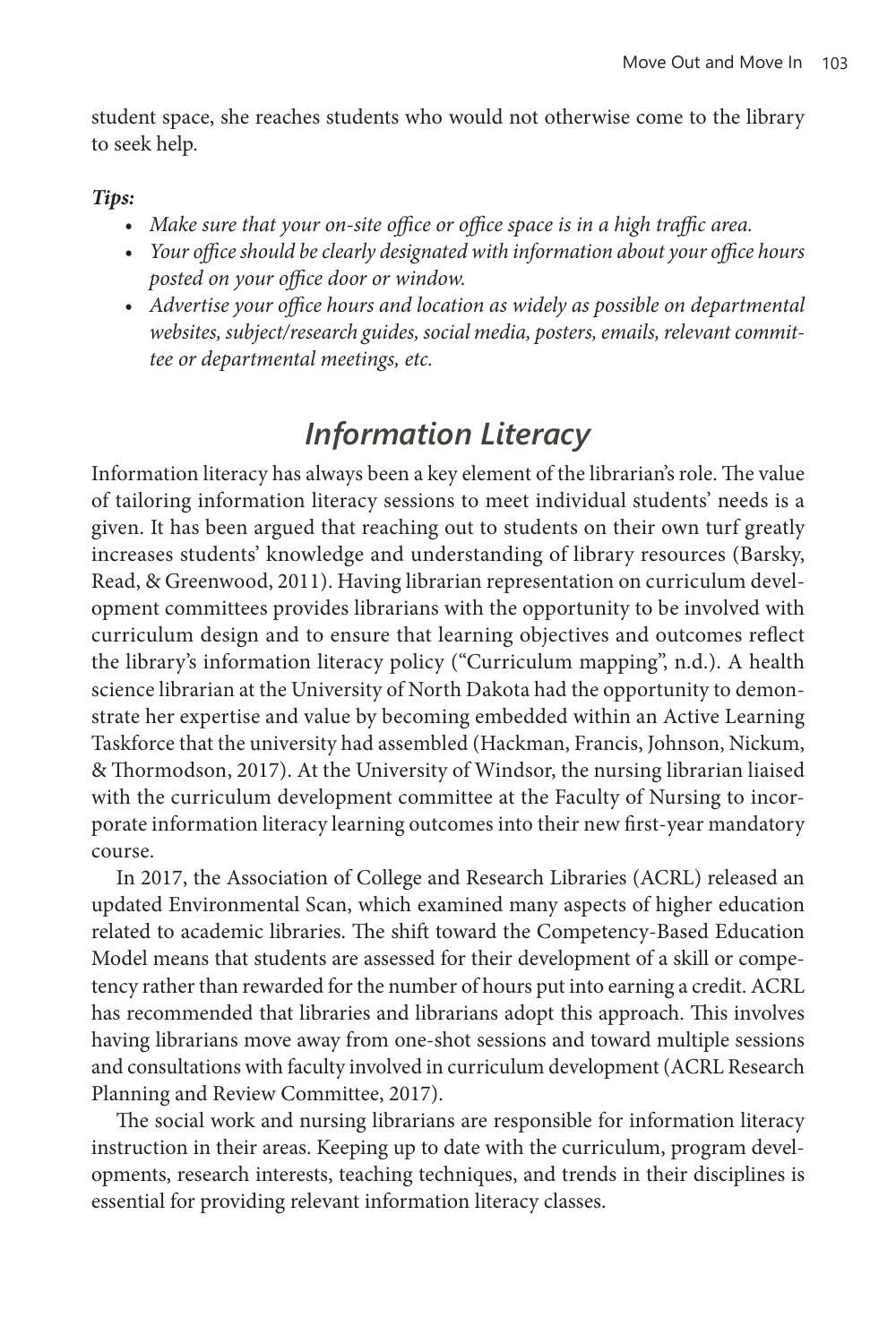*Tips:*

- *• Help students, faculty, and community members to become fluent in library and database search terms and strategies.*
- *• Look for opportunities to become involved in planning for courses, such as joining curriculum development committees.*
- *• Advocate for a series of sessions rather than one-shot classes.*
- *• Subscribe to subject-specific listservs to keep up to date about disciplinary trends in research and scholarship.*
- *• Keep an eye on departmental programs, websites, social media, emails, newsletters, etc.*
- *• Network with colleagues in similar areas.*

## *Distance Education*

ACRL's Standards for Distance Learning Services states unequivocally that:

all students, faculty members, administrators, staff members, or any other members of an institution of higher education are entitled to the library services and resources of that institution, including direct communication with the appropriate library personnel, regardless of where they are physically located in relation to the campus; where they attend class in relation to the institution's main campus; or the modality by which they take courses. Academic libraries must, therefore, meet the information and research needs of all of these constituents, wherever they may be. (Association of College and Research Libraries, 2016, para. 1)

ACRL's 2007 Environmental Scan took note of the growth of distance education (ACRL Research Committee, 2008, p. 14) and the ACRL Environmental Scan for 2013 advised librarians to keep an eye on "the increased use of online instruction, with campuses experimenting with a mix of providers…." (ACRL Research Planning and Review Committee, 2013, p. 2). As online and distance education increases at universities and colleges, librarians need to take note and expand existing library services and resources to meet the evolving needs of faculty and students.

Cassner and Adams (2008) conducted a survey of distance librarians and subject librarians to ascertain the level of involvement of subject specialist librarians with distance faculty and students (p. 391). They found that subject librarians provided traditional services to distance students and faculty but did not tend to use newer technologies (p. 409). One survey respondent noted that "all students are distance in the age of the Web portal" (p. 406), and another stated that an increasing number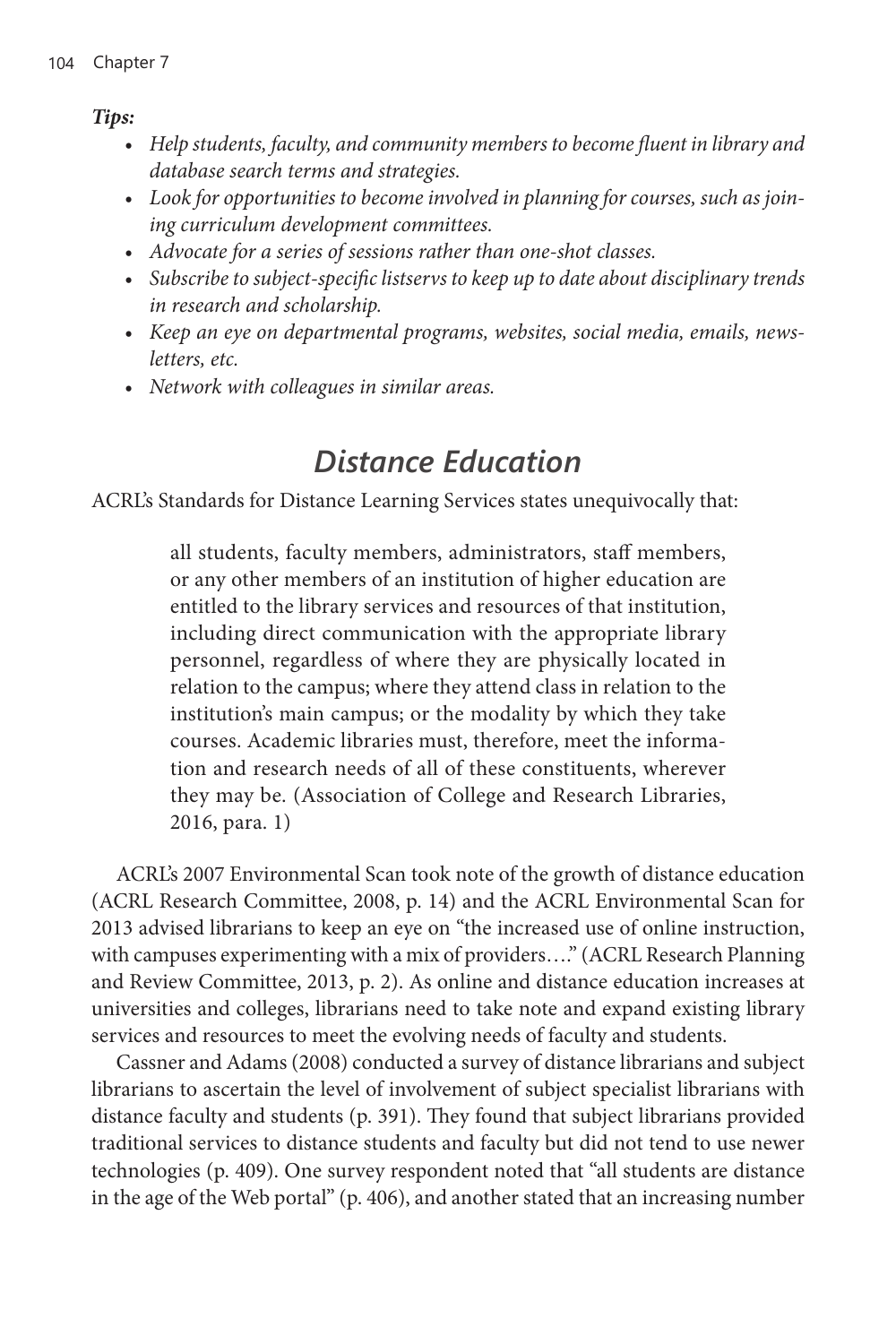of institutions will acknowledge that all students, whether they are distance or local, require the same types and amount of library support (p. 409). The authors also found evidence of librarian participation in grants and projects and co-authoring of publications (p. 396), development of interactive web tutorials and webcasts (p. 398), experimentation with Skype (p. 399), various degrees of involvement with course management systems (p. 400), and collaboration between subject specialist and distance learning librarians (p. 401).

The social work librarian regularly goes to Mississauga and Oshawa with the orientation team for the University of Windsor's MSW Working Professionals program. When this program started, the librarian provided online library tutorials and telephone and email reference support but did not visit the sites themselves. The program is designed for working professionals and runs on Friday afternoons and evenings and a full day on Saturdays for sixteen months for the Advanced year (those with an honors BSW degree) and thirty-two months for the standard program (those with four-year honors BA degrees). Students in these programs may have been out of school for a while, and changes that have taken place in the meantime, particularly with libraries, can be overwhelming. The first year that this program was offered, students had many questions about the library. The librarian thought it might be helpful to meet the students in person and orient them to library services and resources. She discussed this with the director of the School of Social Work and the faculty and staff involved in organizing the program, and it was agreed that she would be added to the orientation team. On-site visits seem to have made a significant difference, with students feeling more comfortable using library resources and contacting the social work librarian for help.

#### *Tips:*

- *• Make in-person visits to distance education sites if possible.*
- *• Develop online library tutorials that serve the needs of the curriculum.*
- *• Become embedded in course management systems for distance education courses.*
- *• Be available to students through email, telephone, Skype, and virtual reference.*
- *• Keep on top of new technologies for distance learning.*

### *Course Management Systems*

In the current age of electronic access to information, becoming embedded requires both a physical and virtual presence for the library. Most colleges and universities use course management systems (CMS), which can also be adopted by liaison librarians to participate in courses, teach relevant research skills, and connect with students. For online courses and classes where in-person information literacy sessions are impractical, the creation of online modules embedded in a CMS can be invaluable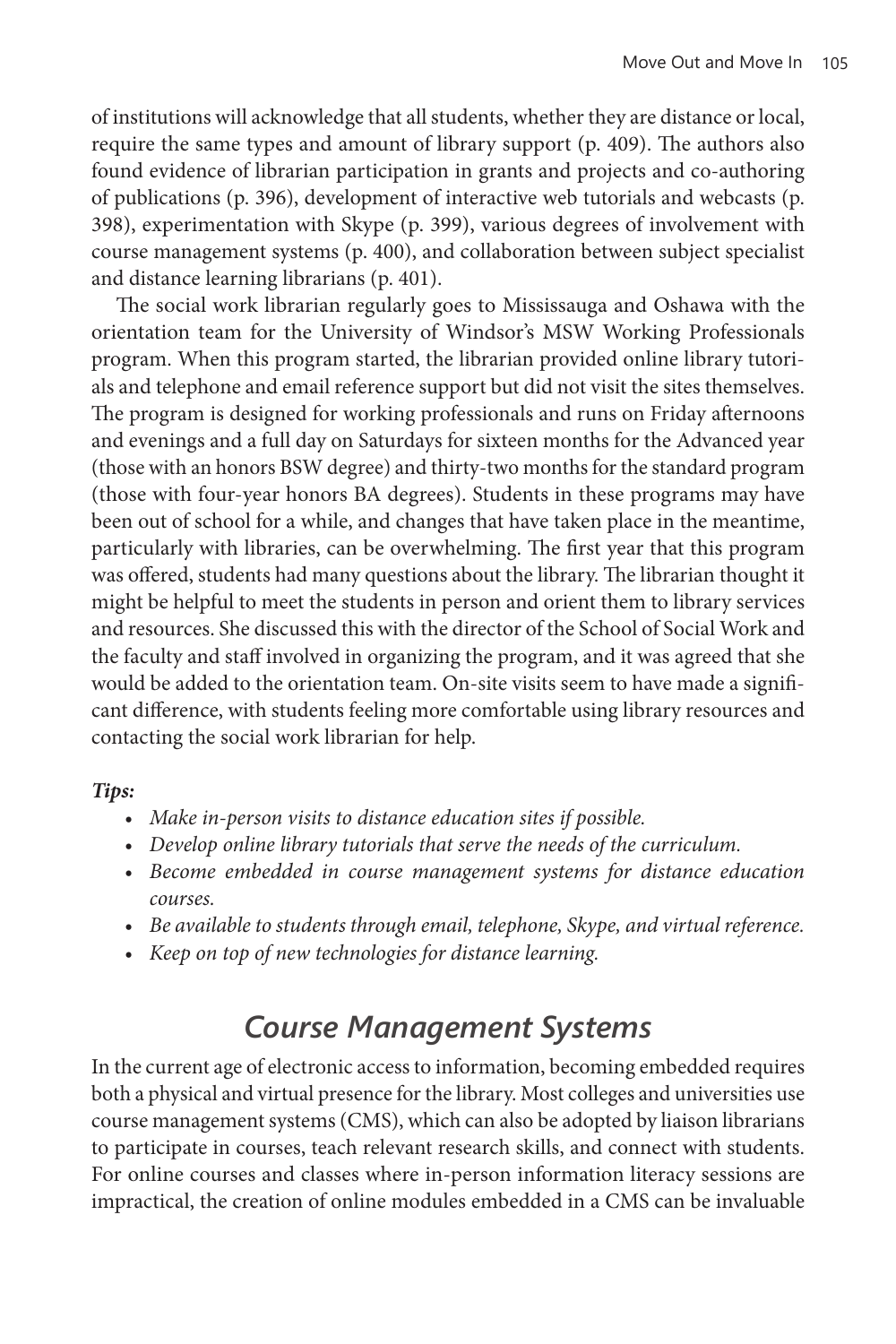(York & Vance, 2009). Information literacy content provided through videos, guides, and other media can be used to supplement in-class time in the form of hybrid classes, where online content is key for enriching in-class discussion (Jackson, 2007).

Depending on the features and technical capabilities of the course management system, librarians can also use their virtual presence for research consultations and virtual office hours within these systems (Paganelli & Paganelli, 2017). Web conferencing tools, built-in chat, discussion boards, and email are various features that can be used for remote reference (Connolly-Brown, Mears, & Johnson, 2016). The extent to which this is employed varies depending on technological restraints and the needs of the users. Having some form of a presence in the institution's CMS is vital. However, it is critical that the outreach is "goal-based" instead of generic (Collard & Tempelman-Kluit, 2006). Therefore, instead of a generic library page with numerous links to every resource that a student has access to, integration of library resources can be at point-of-need and tailored to the student's current requirements. Librarian presence in the CMS through modules or remote reference may not be authorized, so the librarian can provide feedback into library resources and links that students will benefit from the most. This can be as simple as a link to the database page with the librarian's contact information, which heightens visibility and makes librarians more accessible to students without requiring administrator-level access to the CMS.

#### *Tips*:

- *• Identify the needs of your users.*
- Determine the feasibility of becoming embedded in the CMS for courses in your *liaison areas.*
- *• Evaluate success by using pre-defined metrics and the data collection capabilities of the CMS.*
- *• Seek feedback from students and faculty about the library content in the CMS.*
- *• Keep on top of campus developments with the CMS and any relevant changes.*
- *Keep an eye on the literature about CMS, particularly the system used by your campus.*

### *Research Partnerships and Opportunities*

Librarians co-authoring papers with researchers in other fields is becoming more prevalent. Librarians can provide expertise and join research teams in a variety of areas, from digital history projects (Corlett-Rivera, 2017) to systematic reviews (Spencer & Eldredge, 2018). Systematic reviews are burgeoning in popularity in the health sciences and are becoming of interest to other disciplines. Some grants and journals now require librarians to be part of the research teams in order for publications to meet minimum standards. A recent analysis of 186 pediatric medical systematic reviews revealed that librarian involvement improved the quality of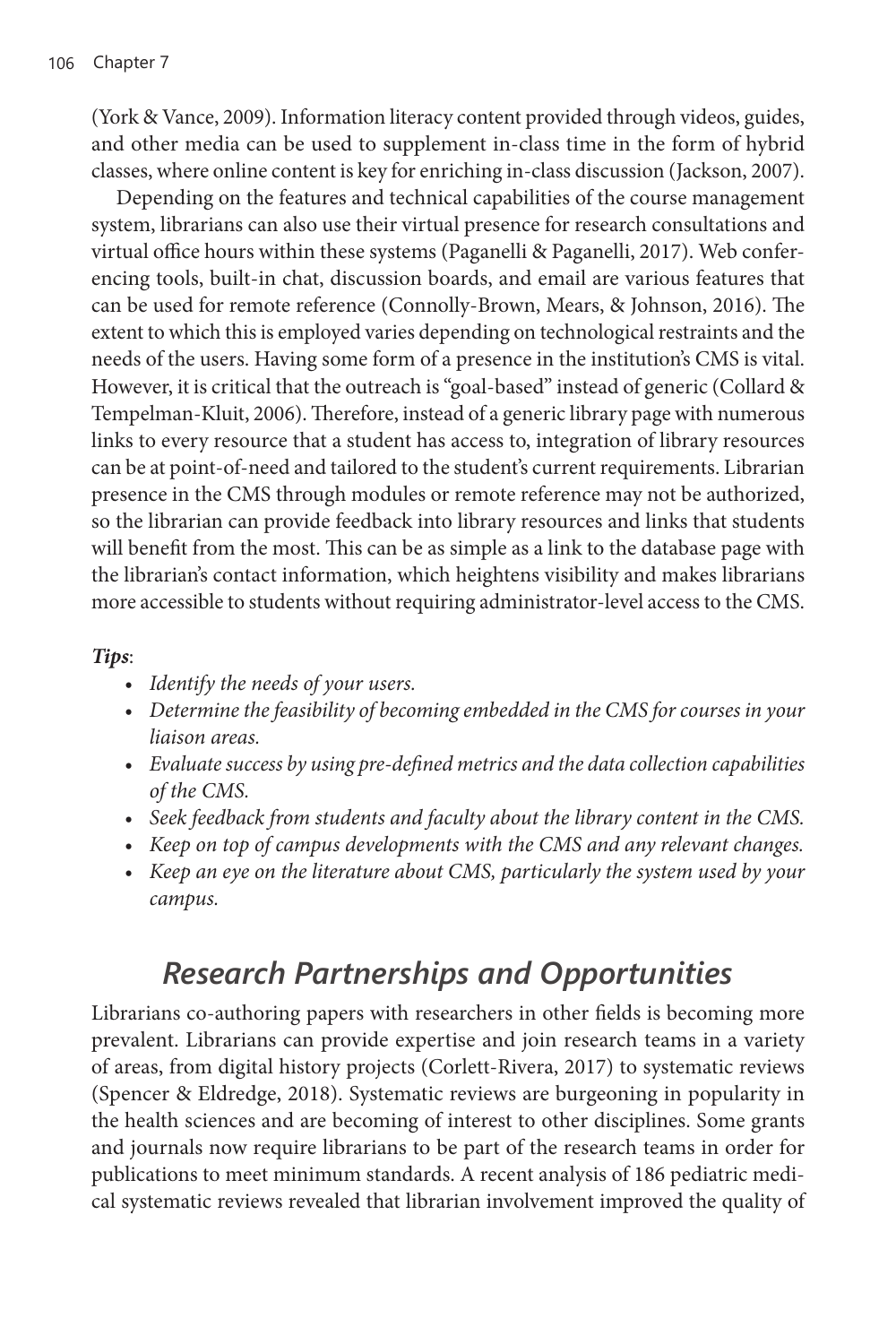the final product (Meert, Torabi, & Costella, 2016). The social work librarian and the nursing librarian have observed an emerging interest in these types of reviews in their liaison areas. After attending extensive training, they are in the process of developing consultation services for their departments and providing different levels of training for graduate students and faculty interested in performing their own reviews.

The social work librarian has not only been consulted about student and faculty research projects during her on-site office hours at the School of Social Work but has also been included on some research teams, resulting in authorship on a systematic review and journal articles as well as involvement in conference presentations with Social Work faculty. This is clearly connected to having a high profile in the school and a physical presence there. Faculty have dropped by to discuss research projects, and this has created additional opportunities for librarian involvement. She also contributed to the development of a library guide about research grants and funding sources.

There is a myriad of ways that librarians can contribute to research and scholarly pursuits. Wu and Thornton (2017) discuss the experiences of an embedded librarian in the Irma Lerma Rangel College of Pharmacy at Texas A&M University and note:

> After surveying the RCOP faculty to understand their needs pertaining to research impact and scholarly identity, the embedded librarian organized and delivered presentations on measuring research impact, SciENcv (Science Expert Network Curriculum Vitae) to populate grant application forms (e.g., biosketch required by the National Institutes of Health), and F1000, Faculty 1000, for collaboration among researchers. Most notable was the pilot project of claiming faculty profiles with Scopus and Web of Science, the two most popular citation databases. The librarian helped 20 faculty members in the Department of Pharmaceutical Sciences clean up their online profile and generate citation reports…. (p. 143)

So surveys or other forms of evaluation tools can be very instrumental in identifying campus needs, and the librarian can then develop an appropriate response.

As well as serving on research teams, there may be opportunities to be an actual participant in research projects. The social work librarian took part in a blood pressure study within the Faculty of Human Kinetics. Not only did she learn more about the subject matter, but it was also an excellent opportunity to connect with the faculty and students involved in the project and to promote relevant library services and resources.

The nursing librarian identified an information literacy area of interest to the Nursing faculty. This ultimately resulted in a publishing opportunity in the journal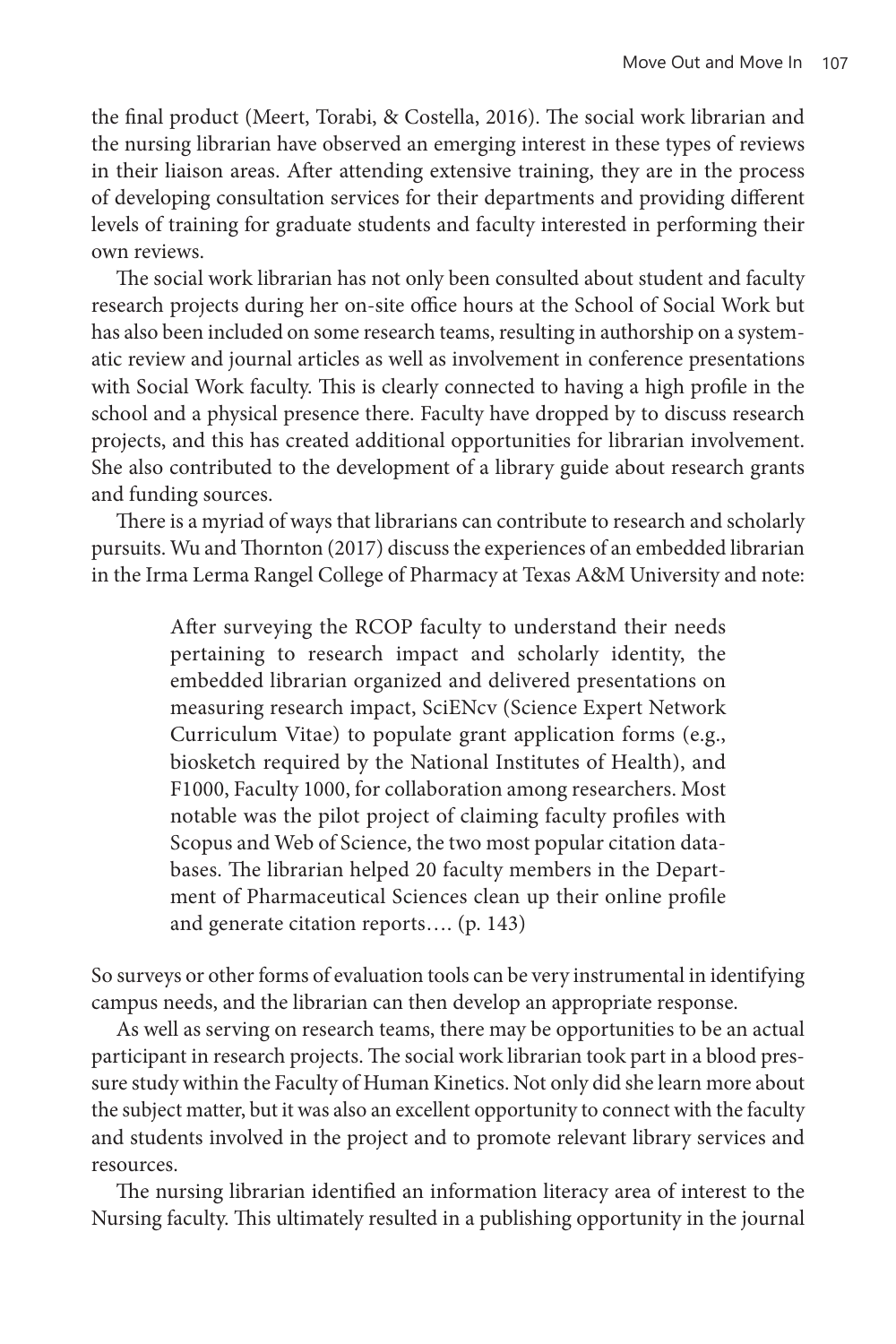that the Faculty Research Chair edits. By tailoring library science research so that it was particularly relevant to the nursing profession, she was able to reach a broad audience in the discipline with which she liaises.

Collaboration at a multi-disciplinary level not only increases awareness of research projects by librarians but also opens the door to new possibilities for research that will have an impact on those outside the field of library science. This also helps to increase recognition of librarians as valued academic researchers, which is an advantage for librarians who aim to advocate for the library, its staff, and resources (Fonseca & Viator, 2009).

#### *Tips:*

- *• Familiarize yourself with the terminology for your subject areas.*
- *• Identify relevant areas for collaboration by following your discipline's trends in research and scholarship.*
- *Stay up to date with faculty research interests and look for opportunities for library involvement.*
- *• Consider becoming a participant in departmental research projects.*

### *Departmental Events and Committees*

Identifying and responding to the needs of the faculty and students with whom you liaise is key to becoming an indispensable part of the team. Being on-site regularly can be invaluable as librarians are then better positioned to identify any gaps, to become aware of committees that are being formed, and to demonstrate their value and commitment to these teams. The knowledge gained from departmental events and committees may help librarians to create faculty development seminars, produce highly relevant resource guides, and add critical titles to the library collection.

Participating in a wide variety of events, whether they be academic or social, helps to cement the image of the librarian as a part of the team (Drewes & Hoffman, 2010). These types of events can include open houses, poster presentations, faculty awards ceremonies, book signings, departmental workshops, and conferences.

The social work librarian is the library representative on the School Council for the School of Social Work. As such, she gives a monthly report about library services and resources and attends the full meeting. This is an excellent opportunity to raise the library's profile and to keep abreast of any changes or developments in courses, programs, and faculty, all of which can have ripple effects for collections, reference work, and information literacy. The social work librarian has also attended a wide range of events at the School of Social Work over the years. Not only has this raised her profile within the school and helped her to enhance her connections with students and faculty, but it has also been an excellent networking opportunity with community social workers and visiting guest speakers.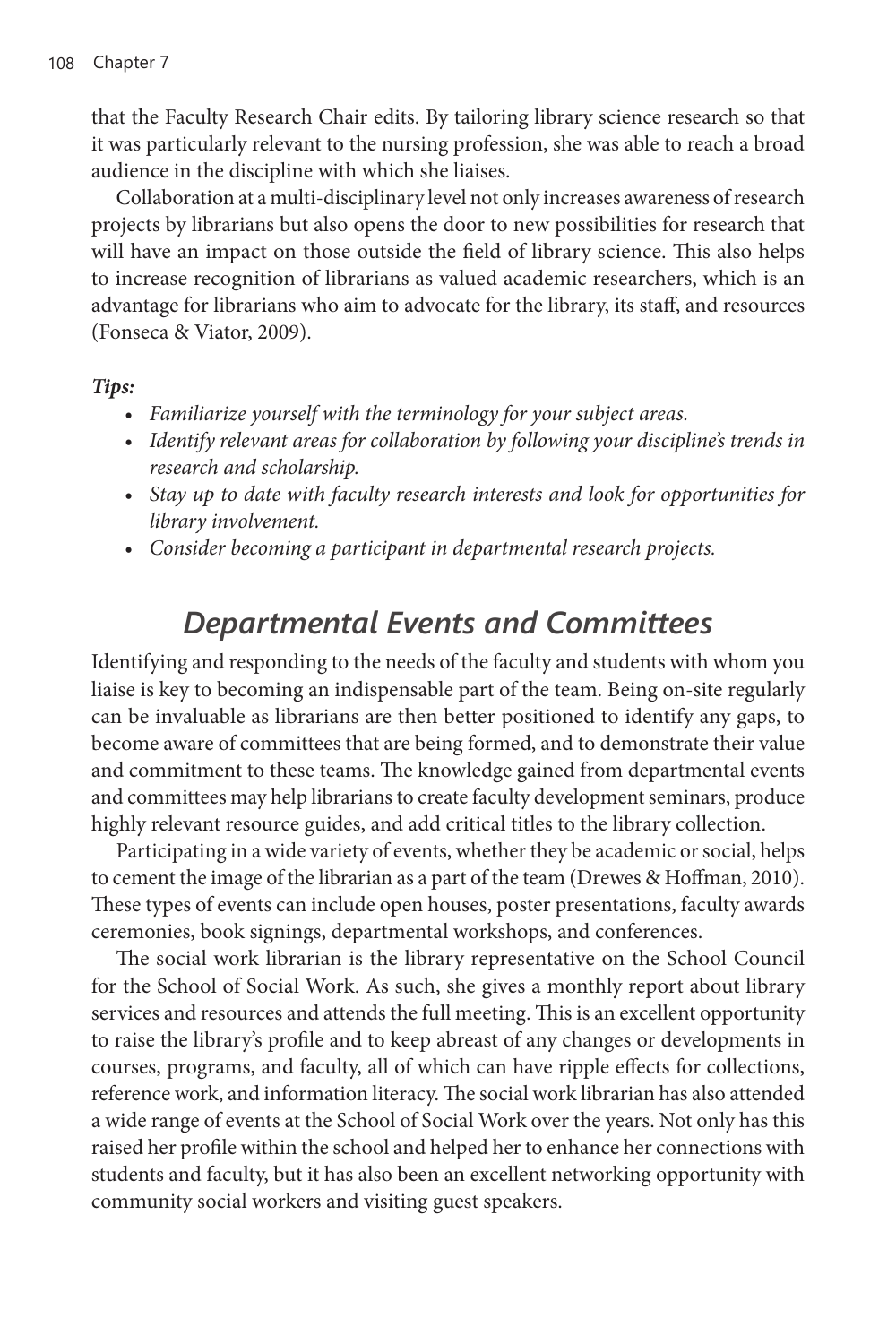The nursing librarian consulted various individuals in her liaison area and identified professional development opportunities for staff, faculty, and graduate students. She became a regular speaker in their "Brown Bag Lunch" seminar series, providing sessions on information literacy areas of interest to the Faculty of Nursing.

#### *Tips:*

- *• Attend public events, open houses, etc.*
- *• Attend relevant meetings for liaison areas.*
- *• Keep faculty and students apprised of relevant library services and resources that meet key needs.*
- *• Identify opportunities to participate in departmental workshops and conferences.*
- *• Make use of networking opportunities at these events.*

### *Communication*

Maintaining consistent and discipline-related communication with students and faculty in liaison areas is critical for librarians to remain relevant in this digital age (Silver, 2015). This helps to minimize the risk of the liaison librarian being "out of sight, out of mind," particularly if having on-site office hours in departments is not feasible. These communications can be achieved through regular emails, newsletters, social media, etc. It is essential that librarians adapt communication methods to meet user needs. Are biology students interested in a biology-specific library Twitter account? Are nursing faculty clicking on the links in library newsletters for new books added to the library's collection? Would students prefer to have regular emails or to be contacted through the course management website?

The nursing librarian releases a monthly newsletter to nursing faculty and students. It covers library events and highlights resources and areas of the collection that are relevant to their present needs. The newsletter also serves as a reminder to its readers that the librarian is available for research consultations. The social work librarian has web pages on the sites for the School of Social Work and the Faculty of Human Kinetics. These resources help inform students and faculty of her office locations in both areas and relevant library services and resources. She also provides a monthly library report at the School of Social Work's School Council meeting. She sends out regular emails to faculty updating them about new acquisitions for the collections, library events, developments, new resources, and other areas of interest.

Faculty liaisons or faculty bibliographers are faculty members who are designated within their departments, to serve as liaisons with the library subject specialists for their areas. Developing an ongoing, constructive relationship can be mutually beneficial to the librarian and the faculty liaison. The librarian can keep the faculty bibliographer informed about relevant library developments and resources. The faculty liaison can provide advice for developing areas of the collection based on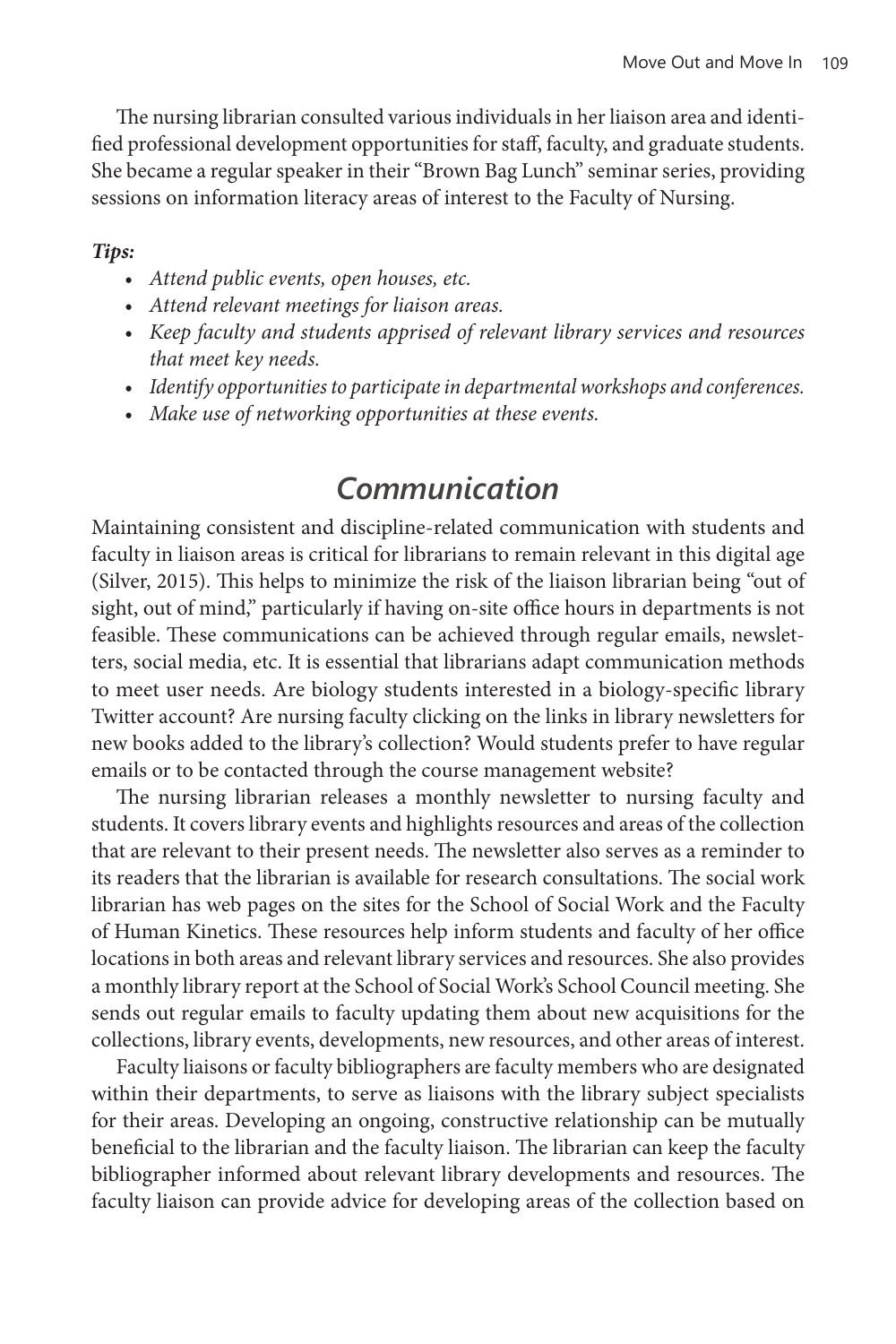their subject expertise, knowledge of their colleagues' research interests, the current curriculum, and new programs that may be in the offing. The faculty liaison can also become a useful advocate and ally for the library at departmental and campus-wide levels, particularly if libraries are facing budget cutbacks.

### *Tips:*

- *• Create targeted library guides.*
- *• Attend relevant meetings for liaison areas and provide updates about library resources and services.*
- *• Subscribe to mailing lists for departmental newsletters, emails, etc.*
- Share library news in the most convenient manner for your students and faculty *and through a variety of channels—email, library reports, websites, social media, etc.*
- *• Contribute to their existing forms of communication and/or create your own.*
- *• Have ongoing contact with your faculty bibliographer.*
- *• Become knowledgeable about useful marketing and promotion terms and activities.*

## *Pop-up Libraries*

A "pop-up library" occurs when library staff bring library resources to the users, rather than waiting for the users to come to them (Barnett, Bull, & Cooper, 2016). This engages existing library users on their own turf as well as being a means to connect with new and potential users. Davis, Rice, Spagnolo, Struck, and Bull (2015) note that "the key element for pop-ups is discovery. Ultimately, they help communities discover new ways to engage, interact and progress. The important elements are the concept, the location and creating a memorable experience" (p. 94). Researchers at the University of British Columbia determined that having librarians go to classrooms and provide extensive information sessions about the library at the students' point of need greatly increased student knowledge of library resources (Barsky, Read, & Greenwood, 2011). These findings can be applied outside the classroom in the form of pop-up libraries.

Pop-up libraries are newly emerging in academic libraries. In the fall term of 2017, the Leddy Library began to organize pop-up events under the aegis of its Public Relations Committee. Much thought was given to developing the goals and objectives for these events and their organization in order to make the best use of them with students. The authors targeted popular locations for their pop-up libraries, including common areas such as the university's student center. They also focused on their own liaison areas. They reached out to students in high-traffic classroom areas and locations where they were studying and working on assignments to provide them with the assistance that they required at their point of need. The pop-up libraries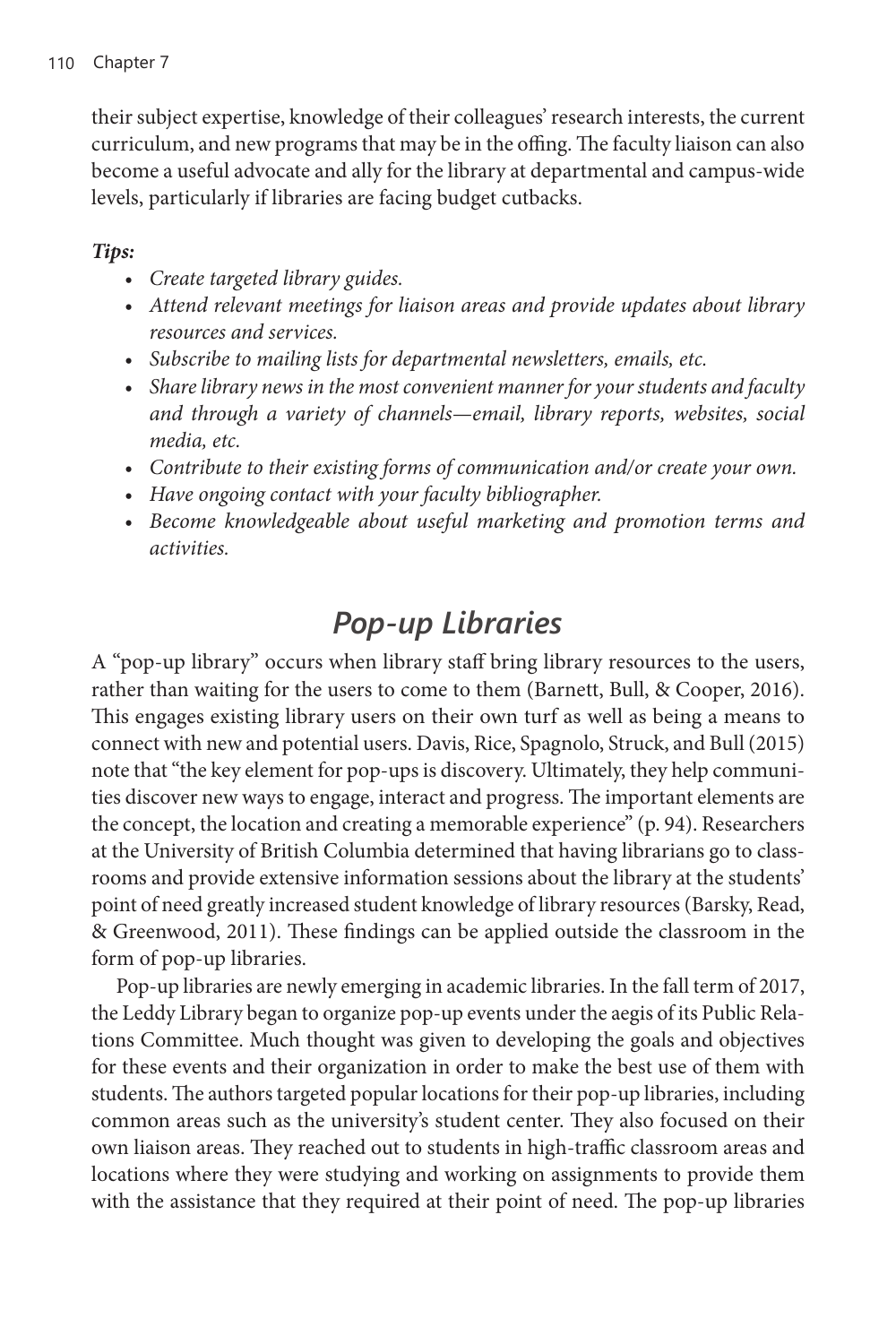were designed to alleviate library anxiety and to engage students who might not think that the library had useful resources or services for them. The pop-up libraries had eye-catching displays, including a popular selfie station where students could take photographs of themselves using fun props in front of a graphic of an animated library bookcase. There was also a laptop on hand for demonstrations of library databases, research help, and anything else that the students required. The pop-up libraries served as starting points for discussions with librarians so that students' needs could be identified and connections made with relevant resources, whether it be booking a writing desk appointment or getting help with navigating a subject-specific database. This initiative has been well-received at the University of Windsor, and the authors and other colleagues have continued to organize these events in subsequent semesters.

#### *Tips*:

- *• Tailor the pop-up library to highlight library resources and services applicable to the location.*
- *• Make the displays eye-catching and include a unique feature such as a selfie station to encourage student interest and participation.*
- Have a laptop computer at hand for introducing library websites, online subject *guides, and resources.*
- *• Don't overload the display with handouts, but have key items that will help students to find what they need, e.g., pamphlets that give information about the library and bookmarks with locations for library materials or other important information.*
- *• Have fun freebies—such as library-branded pens, keychains, sticky notes, etc.*
- *• Free food can be a drawing card, e.g., bowls of wrapped candies, cookies.*
- *• The pop-up library could also have a seasonal or holiday theme for the display if applicable.*

## *Challenges*

Becoming embedded in a department is not always easy. Not all departments may be open to providing on-site office space or to facilitating other librarian-led initiatives for connecting with students and faculty. Librarians should persevere and take advantage of any and all opportunities to work with faculty and students in their areas. It is important to seek feedback to gauge their needs and to determine what is and is not working for them. If library users see their input having an effect, they are more likely to become allies and supporters of their liaison librarians and the library. It is essential for librarians to take a positive view of any critical comments and to look for ways to incorporate recommendations. Feedback should be treated as a learning experience.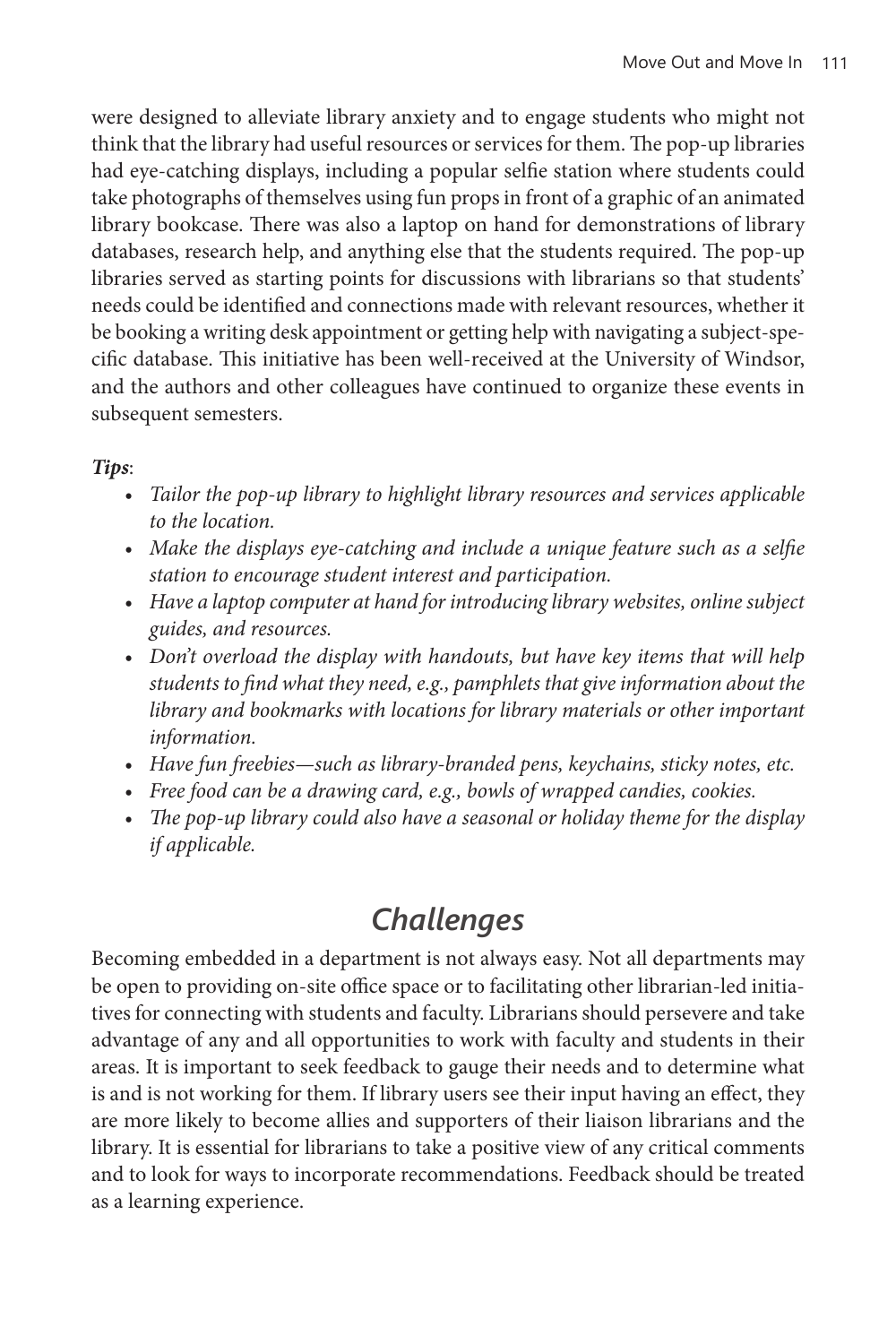#### *Tips:*

- *• Don't give up if an attempt at outreach doesn't work.*
- *• Think of "failures" as valuable learning experiences.*
- *• Recover from criticism by incorporating feedback.*

## **Conclusion**

Embedded librarianship can provide many exciting opportunities and can lead to the formation of solid partnerships between librarians and their liaison areas. Students and faculty benefit from increased access to library expertise, services, and resources. Librarians can learn much more about their subject areas, which in turn enhances the work that they do with students and faculty. Being embedded also affords many new research opportunities. Maintaining a high profile within departments can result in invitations to collaborate on research papers, presentations, and other projects.

There is also scope to expand opportunities for embedding library services and resources beyond what is discussed in this chapter. For example, Strothmann and Antell (2010) discuss library outreach initiatives in university residence halls. Stellrecht and Chiarella (2015) look at the use of iPads at the University of Buffalo Health Sciences Library for roaming reference to improve the education and service experience.

At the end of the day, it is also important to evaluate the impact and outcome of various services and resources. For example, a cost-benefit analysis of the impact of librarians' initiatives could be very helpful. As Shumaker (2009) has noted, in embedded librarianship, "the librarian becomes a member of the customer community rather than a service provider standing apart" (p. 240). The authors of this chapter look forward to discovering more opportunities to integrate themselves further into their communities.

#### *Final tips:*

- *• Become what they need—reference librarian, information literacy instructor, researcher, collaborator on faculty research projects, website developer, committee member.*
- Provide relevant library services and resources that meet their needs at their *point of need.*
- Help faculty and students become what they need to be—researchers, academic *writers, effective users of library services and resources.*
- *• Develop and foster ongoing relationships within your liaison areas.*
- *• Evaluate library services and resources to ensure their relevancy.*
- *• Make yourself an integral part of your disciplines.*
- *• Leave a lasting and visible impression.*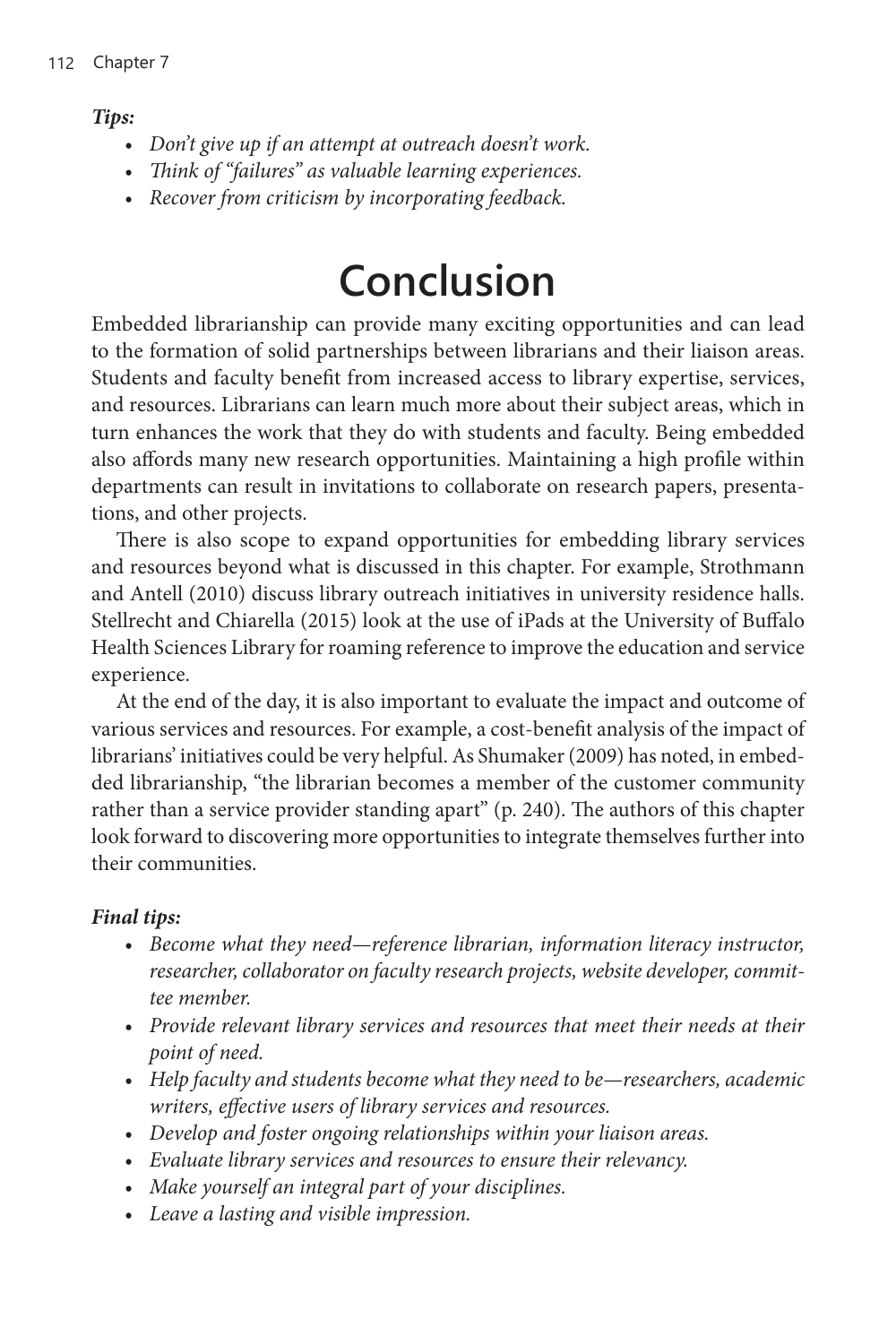## **References**

- ACRL Research Committee. (2008). *Environmental Scan 2007.* Retrieved from [http://www.](http://www.ala.org/acrl/sites/ala.org.acrl/files/content/publications/whitepapers/Environmental_Scan_2007%20FINAL.pdf) [ala.org/acrl/sites/ala.org.acrl/files/content/publications/whitepapers/Environmental\\_](http://www.ala.org/acrl/sites/ala.org.acrl/files/content/publications/whitepapers/Environmental_Scan_2007%20FINAL.pdf) [Scan\\_2007%20FINAL.pdf](http://www.ala.org/acrl/sites/ala.org.acrl/files/content/publications/whitepapers/Environmental_Scan_2007%20FINAL.pdf)
- ACRL Research Planning and Review Committee. (2013). *Environmental Scan 2013.* Retrieved from [http://www.ala.org/acrl/sites/ala.org.acrl/files/content/publications/whitepapers/Envi](http://www.ala.org/acrl/sites/ala.org.acrl/files/content/publications/whitepapers/EnvironmentalScan13.pdf)[ronmentalScan13.pdf](http://www.ala.org/acrl/sites/ala.org.acrl/files/content/publications/whitepapers/EnvironmentalScan13.pdf)
- ACRL Research Planning and Review Committee. (2017). *Environmental Scan 2017.* Retrieved from [http://www.ala.org/acrl/sites/ala.org.acrl/files/content/publications/whitepapers/Envi](http://www.ala.org/acrl/sites/ala.org.acrl/files/content/publications/whitepapers/EnvironmentalScan2017.pdf)[ronmentalScan2017.pdf](http://www.ala.org/acrl/sites/ala.org.acrl/files/content/publications/whitepapers/EnvironmentalScan2017.pdf)
- Association of College and Research Libraries. (2016). Executive summary: The access entitlement principle. In *Standards for distance learning library services.* Retrieved from [http://](http://www.ala.org/acrl/standards/guidelinesdistancelearning#summary) [www.ala.org/acrl/standards/guidelinesdistancelearning#summary](http://www.ala.org/acrl/standards/guidelinesdistancelearning#summary)
- Barnett, J., Bull, S., & Cooper, H. (2016). Pop-up library at the University of Birmingham: Extending the reach of an academic library by taking "the library" to the students. *New Review of Academic Librarianship*, *22*(2–3), 112–131. [http://dx.doi.org/10.1080/13614533.20](http://dx.doi.org/10.1080/13614533.2016.1168307) [16.1168307](http://dx.doi.org/10.1080/13614533.2016.1168307)
- Barsky, E., Read, K., & Greenwood, A. (2011). Teaching matters: Increasing library visibility through integrated classroom instruction. *Partnership: The Canadian Journal of Library and Information Practice and Research*, *6*(1).<http://dx.doi.org/10.21083/partnership.v6i1.1448>
- Cassner, M., & Adams, K. E. (2008). The subject specialist's role in providing distance learning services. *Journal of Library Administration*, *48*(3-4), 391–410. [http://dx.doi.](http://dx.doi.org/10.1080/01930820802289441) [org/10.1080/01930820802289441](http://dx.doi.org/10.1080/01930820802289441)
- Collard, S., & Tempelman-Kluit, N. (2007). The other way in: Goal-based library content through CMS. *Internet Reference Services Quarterly*, *11*(4), 55–68. [http://dx.doi.org/10.1300/](http://dx.doi.org/10.1300/J136v11n04_04) [J136v11n04\\_04](http://dx.doi.org/10.1300/J136v11n04_04)
- Connolly-Brown, M., Mears, K., & Johnson, M. E. (2016). Reference for the remote user through embedded librarianship. *The Reference Librarian*, *57*(3), 165–181. [http://dx.doi.org/](http://dx.doi.org/10.1080/02763877.2015.1131658) [10.1080/02763877.2015.1131658](http://dx.doi.org/10.1080/02763877.2015.1131658)
- Corlett-Rivera, K. (2017). Subject librarian as coauthor: A case study with recommendations. *College & Undergraduate Libraries*, *24*(2–4), 189–202. [http://dx.doi.org/10.1080/10691316.2](http://dx.doi.org/10.1080/10691316.2017.1326191) [017.1326191](http://dx.doi.org/10.1080/10691316.2017.1326191)
- Curriculum mapping. (n.d.). Retrieved from<http://leddy.uwindsor.ca/curriculum-mapping>
- Davis, A., & Rice, C., & Spagnolo, D., & Struck, J., & Bull, S. (2015). Exploring pop-up libraries in practice. *The Australian Library Journal*, *64*(2), 94–104. [http://dx.doi.org/10.1080/000496](http://dx.doi.org/10.1080/00049670.2015.1011383) [70.2015.1011383](http://dx.doi.org/10.1080/00049670.2015.1011383)
- Drewes, K., & Hoffman, N. (2010). Academic embedded librarianship: An introduction. *Public Services Quarterly, 6*(2–3), 75–82. http://dx.doi.org[/10.1080/15228959.2010.498773](https://doi-org.proxy3.library.mcgill.ca/10.1080/15228959.2010.498773)
- Fonseca, A. J., & Viator, V. P. (2009). Escaping the island of lost faculty: Collaboration as a means of visibility. *Collaborative Librarianship, 1*(3), 81–90. Retrieved from [https://digital](https://digitalcommons.du.edu/collaborativelibrarianship/)[commons.du.edu/collaborativelibrarianship/](https://digitalcommons.du.edu/collaborativelibrarianship/)
- Hackman, D. E., Francis, M. J., Johnson, E., Nickum, A., & Thormodson, K. (2017). Creating a role for embedded librarians within an active learning environment. *Medical Reference Services Quarterly, 36*(4), 334–347. http://dx.doi.org[/10.1080/02763869.2017.1369280](https://doi-org.proxy3.library.mcgill.ca/10.1080/02763869.2017.1369280)